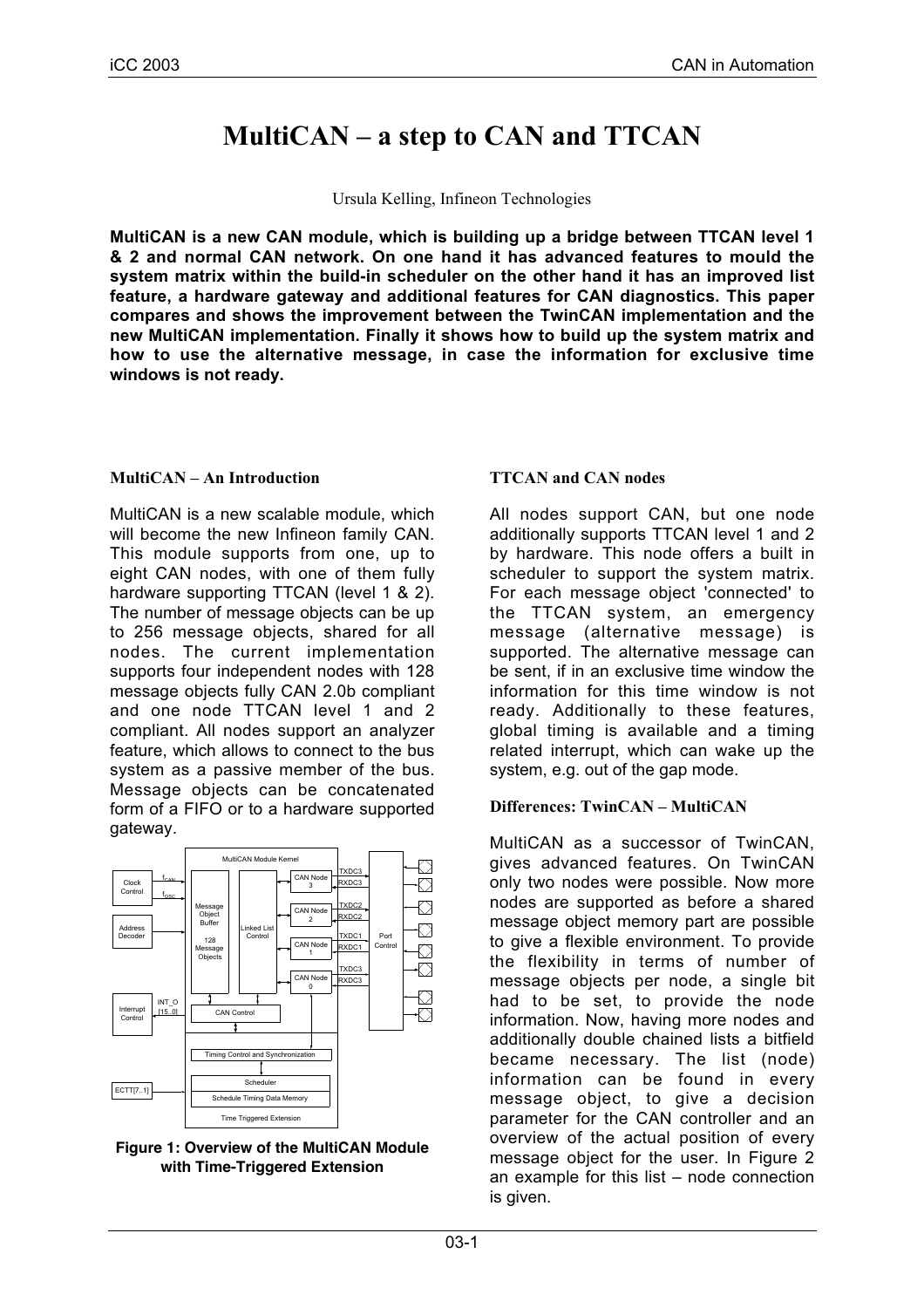

## **Figure 2: Mapping Message objects on CAN nodes**

As already on TwinCAN each message object has a local mask to give the possibility of receiving a group of message identifiers. Every position of a '0' inside the mask is a don't care for the position in the identifier received from the bus. The flexibility of the message objects in terms of FIFO has been increased, by replacing the fixed FIFO structure, by a list structure, featuring a double-chained list over several 'collected' message objects. An example for a list over message objects 5, 16 and 3, is given in Figure 3.



**Figure 3: List over message object 5 - 16 - 3**

As with TwinCAN a hardware gateway feature has been implemented. This hardware gateway gives the possibility to forward messages from one bus system to

another that possibly run may on different speeds. Using gateways is quite interesting to connect different subsystems in a vehicle; an application is shown in Figure 4. This feature runs without any additional CPU load at all.



**Figure 4: Principal of a gateway**

The combination of gateway and list feature is possible. For example on a high speed bus system a high frequent message shall be forwarded to a low speed bus, here the combination of list and gateway features arises the possibility of forwarding those messages without any additional CPU load.



#### **Figure 5: Sample for a combined list feature - gateway application without CPU support**

# **TTCAN**

To make the step to TTCAN, on MultiCAN a TTCAN unit has been added, to support TTCAN level one and two by hardware.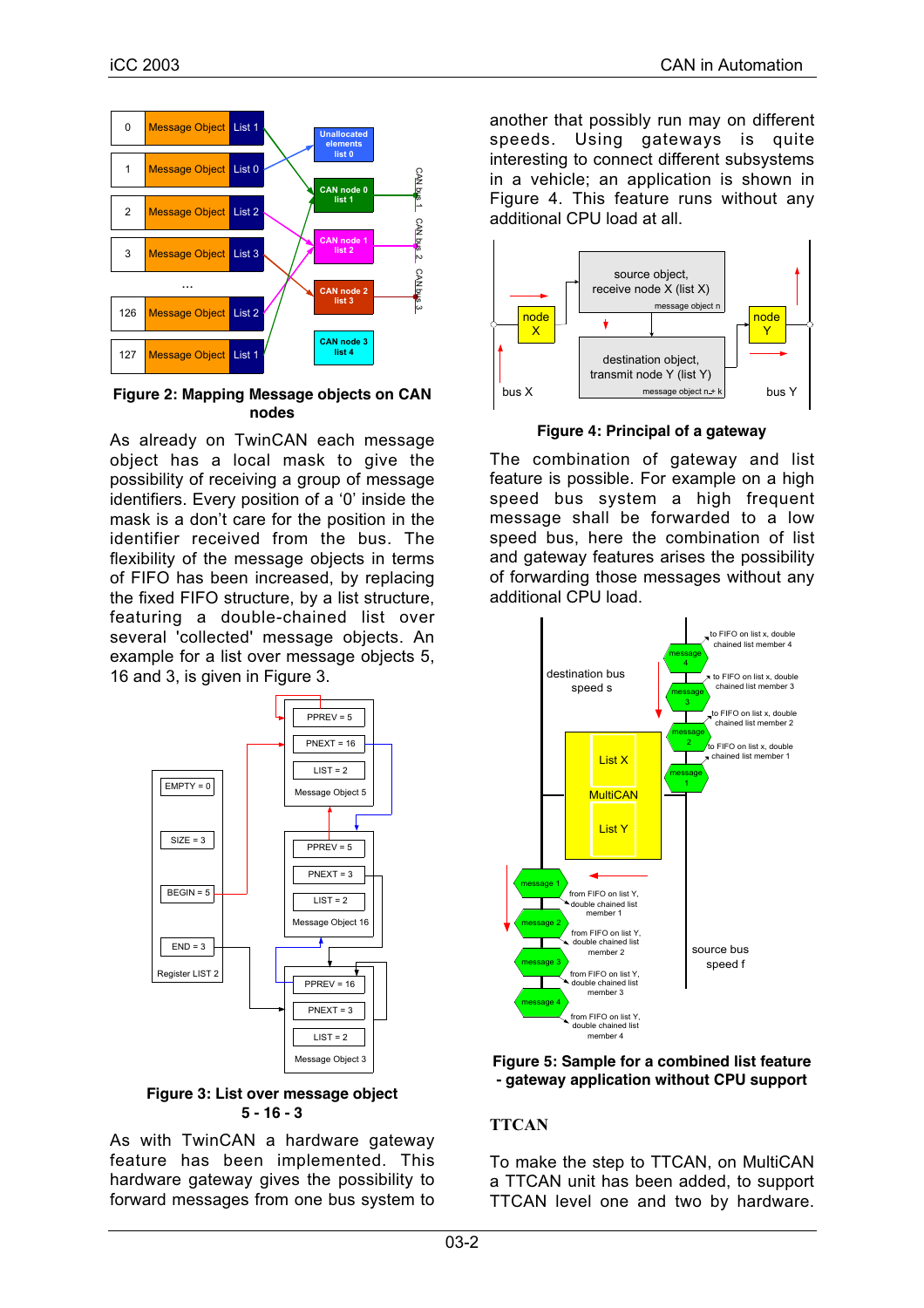Global and local time of a TTCAN network is calculated automatically, including the information for the TUR (Time Unit Ratio) adjust value. The TUR adjust value is calculated after the correct reception of a reference message. TTCAN is fully hardware assisted on node '1'. Beside a hardware scheduler, to support the system matrix of a TTCAN system providing the exact position and is fully write protected during runtime, the module can be used as a time master of level 1 or 2 TTCAN system. Local and cycle time are available for the application, the global time can be calculated. In case the user needs the next is gap mode (wake up via event), the wakeup event can be defined on timing information or on a trigger signal on predefined pins.

# **Unique Benefits of MultiCAN**

MultiCAN offers a bouquet of unique benefits. First of all, the hardware scheduler gives the possibility of mapping the system matrix onto the scheduler by inserting the involved time marks. Focusing on exclusive time windows, the TTCAN protocol itself gives features to detect, that a message has not been sent. MultiCAN offers additionally a feature to send a predefined message in case the message for exclusive time window is not ready, due to the fact, that the information hasn't been ready on time. In a system, where TTCAN level 2 allows the next is Gap feature, a timing interrupt can take over the wake up event. In any case, the global time is readable for applications.

As already on TwinCAN the so-called analyzer mode exits. In analyzer mode the CAN node can listen to the bus, without participating. This feature is valuable for example, in case the baudrate shall be detected, without disturbing the bus.

New to the module is a feature, which enhances the user or an application to detect, whether the resistor on the bus is the right termination. This feature gives the possibility to calculate the distance, between an outgoing edge and its runtime back over the receive pin.

## **MultiCAN features: CAN Debugging Features**

To avoid errors and to ensure to use the right error-handling MultiCAN offers a variety of mechanisms.

In case the device has two CAN modules, the following possibilities exist:

*Two CAN modules, two CAN transceivers*



**Figure 6: Two separate CAN nodes, two transceivers**

Minus: This concept needs two CAN transceivers

Plus: Transceiver errors can be detected

*Two CAN modules, one CAN transceiver*



#### **Figure 7: Two separate CAN nodes, one transceiver**

Plus: This concept needs one CAN transceiver.

Minus: A transceiver error cannot be detected.

Both concepts do have synchronized message access, which basically leads to the fact that short time disturbances are recognized by both CAN nodes at the same time and lead to an error situation.

## *MultiCAN in Analyzer Mode*

In Analyzer Mode the device listens to the bus, but it is not actively taking part of the protocol. The nodes are handled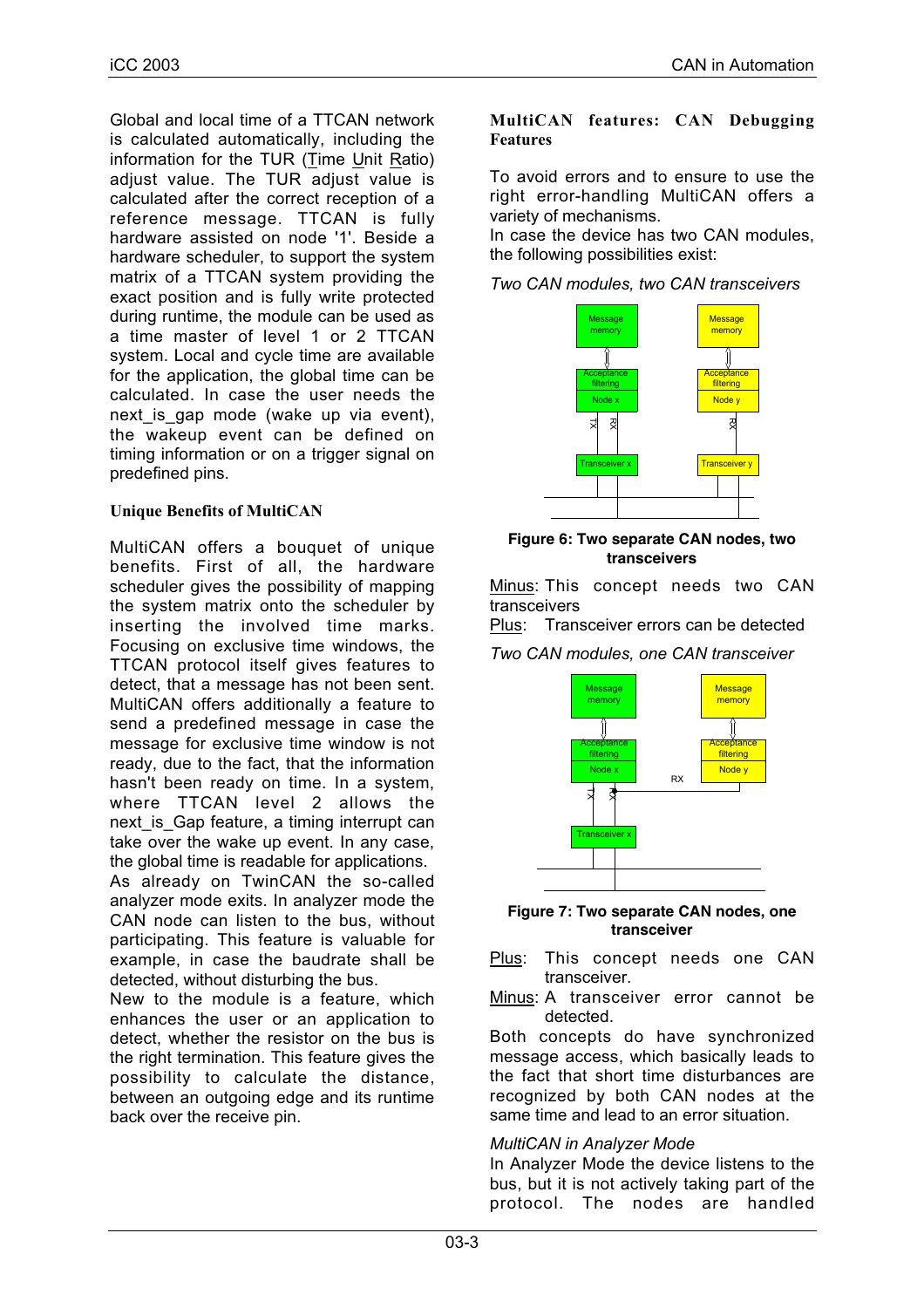asynchronously as the protocol handler is requesting the information sequentially. Message objects are assigned to each node. If the application shall test, that a received message is really correct, for each node a message object has to be configured and compared via software. Disturbances on the bus are seen in different states and have a different impact. It is even possible to find a problem between protocol handler and message memory.



**Figure 8: MultiCAN in Analyzer Mode**

Beside the Analyzer Mode the MultiCAN module has additional features to avoid bus errors before they occur. The MultiCAN offers a synchronization analysis features as well as driver delay measurement feature, which help to make further extensions of the bus safer and small disturbances on the bus less critical.



**Figure 9: Schematic signal way, TX to RX**

The synchronization analysis feature helps to prevent a possible bus error in case of slight changes or impacts on the bus. This feature monitors the time between the first dominant edge and the sample point measured a stored in a frame counter register. By using this feature it is easier to adjust the sample point to the actual sample point of the complete bus system.

The driver delay measurement feature helps to find a circuitry, where a sent edge is received time quanta before the sample point.

Both features help to find a configuration and circuitry, which is not fault induced by to slide changes or disturbances on the bus.

# **MultiCAN features: Inbuilt Scheduler**

The system matrix is handled by a scheduler mechanism. Each time mark can be placed within the scheduler memory. This scheduler is based on the cycle time and delivers the programmed time marks to the TTCAN system. The time marks are defined by the entry points of each time window. Whenever a time mark is reached, programmable actions can take place, triggered by the inbuilt scheduler.

Typical instructions are for example:

- − starting the transmission of a message,
- − check if a message has been received,
- − open or close arbitration windows,
- − or generate interrupts.

The instructions following a time mark are read by the scheduler until the next time mark entry is found. Afterwards the instruction collection process is suspended until the next time mark is reached. As default status the scheduler is set on exclusive time window. To change the status back to exclusive time window, after a sequence of merged arbitrating windows, a single (short) arbitrating window has to be programmed.



**Figure 10 : Single basic cycle of a time slave**

The scheduler knows eight different types of events (entries), which can be defined: − Time mark,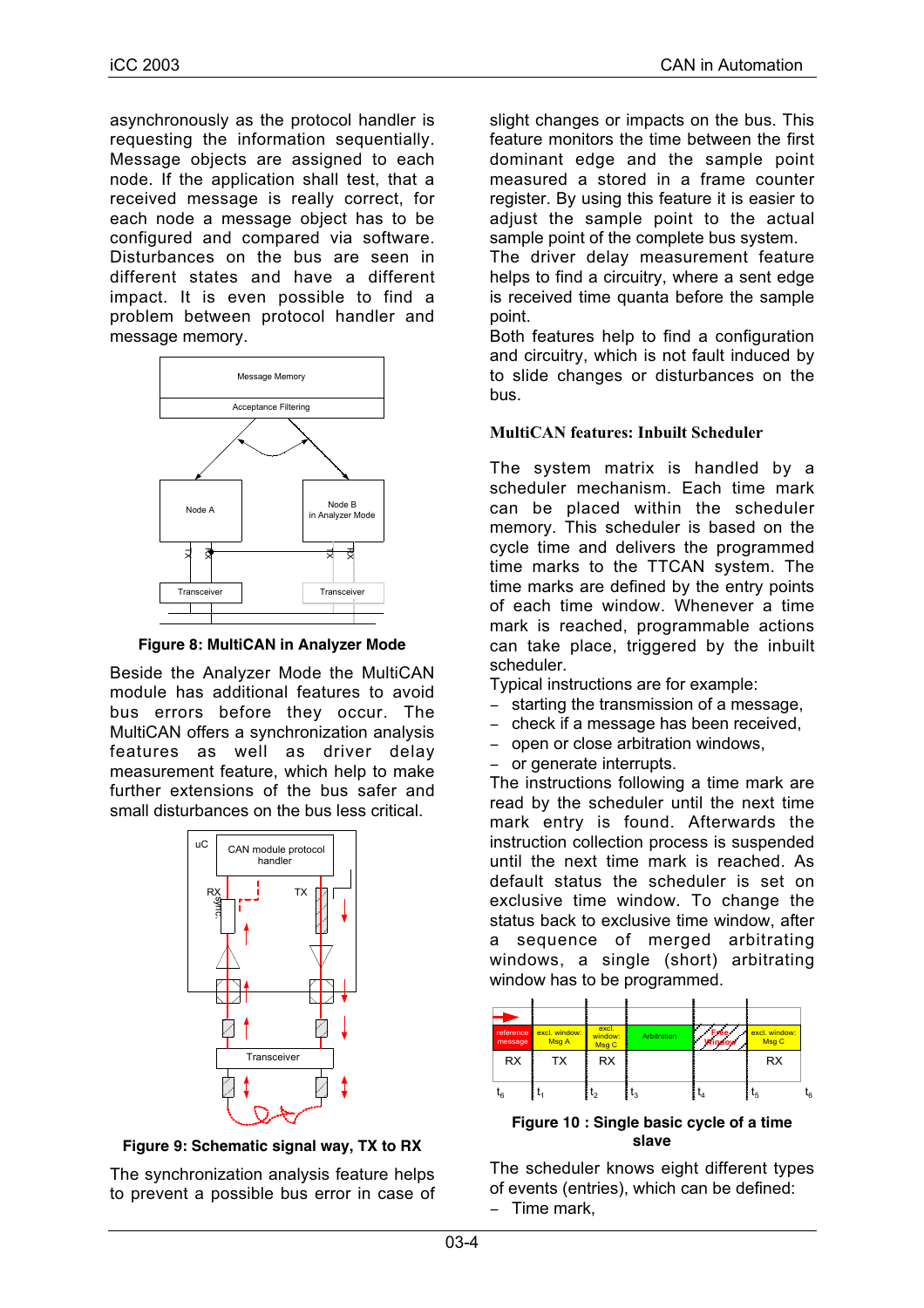- − interrupt control,
- − arbitration,
- − transmit control,
- − receive control,
- − reference message,
- − basic cycle end
- − and end of scheduler memory.

On each time mark, it is possible to generate an interrupt. A special interrupt is the interrupt on the reference message. This interrupt can trigger actions on other modules or give a regular timer event for the system. In the example of Figure 10, the TTCAN node shall transmit Message A and receive message C.

| <b>command</b>        | <b>Arbitration</b><br>mode                                  | <b>Interrupts</b>                           | <b>Event time</b>                      |
|-----------------------|-------------------------------------------------------------|---------------------------------------------|----------------------------------------|
| timer mark            | No action                                                   | Here: none                                  | t1                                     |
| command               | <b>Check enable</b>                                         | Destination RX 1st<br><b>MO of interest</b> | basic<br>cycle<br>repeat factor        |
| RX control            | Yes                                                         | MO of ref msg                               | 0/1                                    |
| command               | <b>Alternative</b><br>msq.                                  | <b>Transmission</b><br>enabled              | basic<br>1st<br>cycle<br>repeat factor |
| <b>TX</b> control     | Nomsg.,<br>destination<br>object not MO of msg A.<br>valid. | $if$ Next<br>trigger sends                  | $TX$ <sub>0/1</sub>                    |
| command               | Arbitration<br>mode                                         | <b>Interrupts</b>                           | <b>Event time</b>                      |
| timer mark            | No action                                                   | Here: none                                  | t2                                     |
| command               | Arbitration<br>mode                                         | <b>Interrupts</b>                           | <b>Event time</b>                      |
| timer mark            | No action                                                   | Here: none                                  | t3                                     |
| command               | <b>Check enable</b>                                         | Destination RX 1st<br><b>MO of interest</b> | basic<br>cycle<br>repeat factor        |
| RX control            | Yes                                                         | MO of msg. C                                | 0/1                                    |
| command               | Arbitration<br>mode                                         | <b>Interrupts</b>                           | <b>Event time</b>                      |
| timer mark            | short<br>arbitration<br>window                              | Here: none                                  | t4                                     |
| command               | Arbitration<br>mode                                         | 1st basic cycle / repeat factor             |                                        |
| Arbitration           | short<br>arbitration<br>window                              | 0/2                                         |                                        |
| command               | Arbitration<br>mode                                         | <b>Interrupts</b>                           | <b>Event time</b>                      |
| timer mark            | no action: excliHere: none<br>time window                   |                                             | t5                                     |
| command               | <b>Gap mode</b>                                             | <b>Event time</b>                           |                                        |
| basic cycle No<br>end |                                                             | t <sub>6</sub>                              |                                        |
| command               | <b>Arbitration</b><br>mode                                  | <b>Interrupts</b>                           | <b>Event time</b>                      |
| timer mark            | No action                                                   | Here: none                                  | t <sub>6</sub>                         |

|            | <b>command Arbitration</b><br>mode | <b>Interrupts</b>                                      | <b>Event time</b> |
|------------|------------------------------------|--------------------------------------------------------|-------------------|
|            | command Check enable               | <b>Destination RX1st</b> basic<br>MO of interest cycle | repeat factor     |
| RX control | Yes                                | MO of msg. C   0 / 1                                   |                   |

#### **Figure 11: Scheduler example for Figure 10**

The scheduler example in Figure 11 shows a way, how a schedule is defined on MultiCAN. Additionally, the scheduler has an error detection mechanism, which helps to find, the following configuration errors:

- − At the end of basic cycle, an arbitration window is still open.
- − A slave device has a reference message scheduled.
- − A time mark is missing during instruction collection.
- − In a reference message window, another message window type is scheduled.
- − A reference message is missing.

As all events refer to a time mark this schedule has a deterministic behavior. Only inside arbitration windows, it is not known, which message will be sent on the bus before the complete system is defined.

## **MultiCAN features: Alternative Message**

A further feature that is not used in this schedule example is the so-called alternative message. In exclusive time windows, it is possible to transmit a scheduled message or – if that is not available - a message that is triggered by another object. The user has the possibility to configure, the message, which shall have higher priority. For example the message inside scheduler memory has higher priority. The exclusive time window starts and this message is not ready. In this case the user is sending the message of the message object, which has been defined as backup. Maybe the user likes to get noticed in case measurements are not ready; here an alternative message can be sent.

## **MultiCAN features: Flexible Interrupts**

MultiCAN supports up to 16 interrupt nodes routable on different events (service request nodes). Each CAN node has four